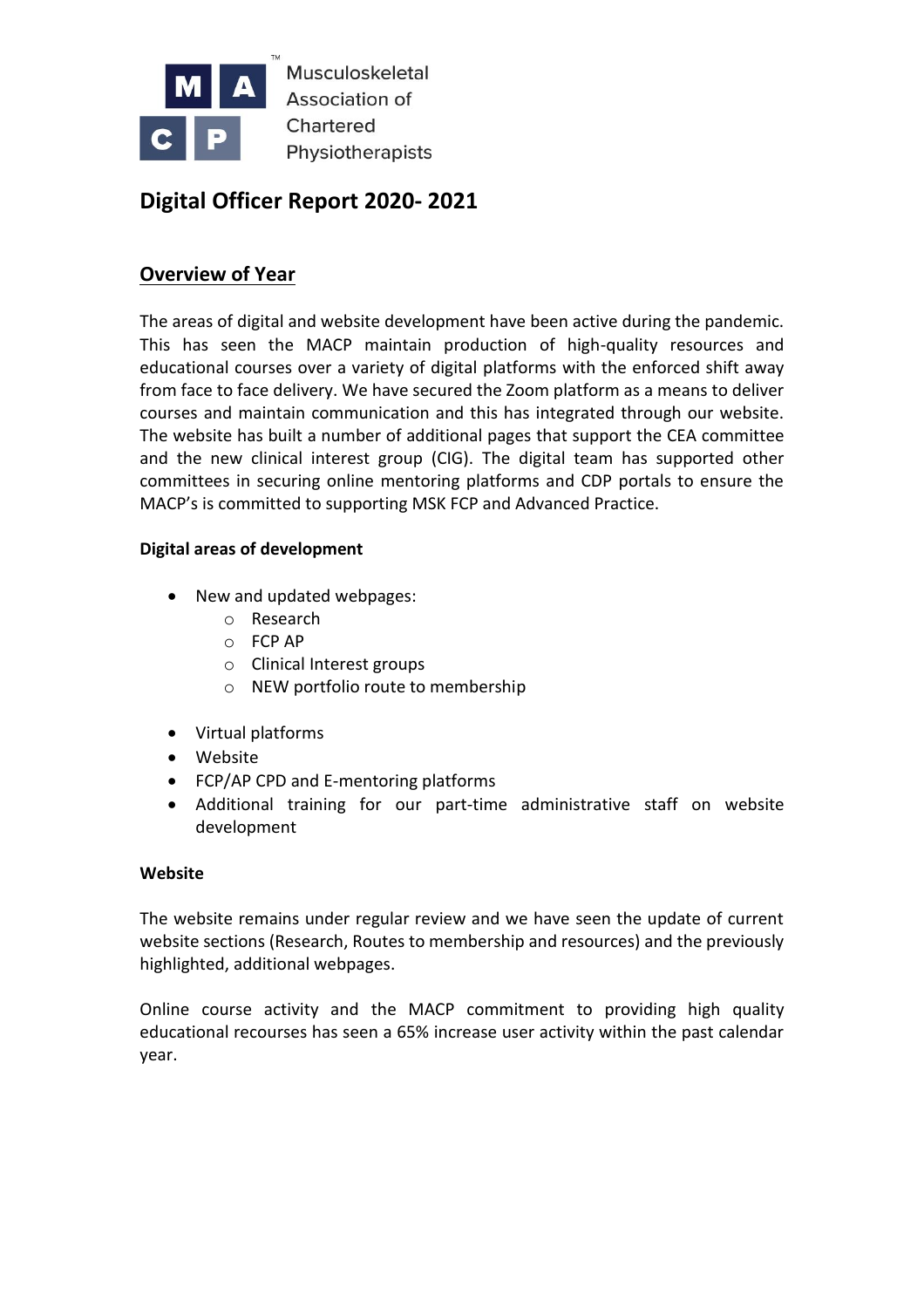

High user activity across the website has consistently been seen on our Resource pages. Cauda equina cue cards have been hugely popular and we have seen the addition of several translations into a number of different languages <https://www.macpweb.org/Cauda-Equina-Information-cards>

| Page                                   | Page Views | Page Value               |
|----------------------------------------|------------|--------------------------|
| 1                                      | 29,871     | \$0.00                   |
| /Courses                               | 22,250     | \$0.00                   |
| /Cauda-Equina-Information-cards        | 14,933     | \$0.00                   |
| /login.aspx                            | 11,878     | \$0.00                   |
| /Resources/37b9fa6ec-a2a3-d0a8f8430720 | 11,324     | \$0.00                   |
| /Find-a-Physio                         | 5,527      | \$0.00                   |
| /Home                                  | 5,180      | \$0.00                   |
| /Resources/86f5045c9-b21c-492a5f77e265 | 4,364      | \$0.00                   |
| /Learning                              | 3,558      | \$0.00                   |
| /Join                                  | 3,273      | \$0.00                   |
| 1 Jul 2020 - 2 Jul 2021 <del>↓</del>   |            | <b>PAGES REPORT</b><br>> |

A NEW video to support patient care on when to seek urgent help with back pain, created by Laura Finucane and colleagues has also proved to be a hit this year <https://www.macpweb.org/Resources/86f5045c-3423-4f29-b21c-492a5f77e265>

NEW Webinar section with previously recorded webinars appearing free to view on the website.<https://www.macpweb.org/Webinars>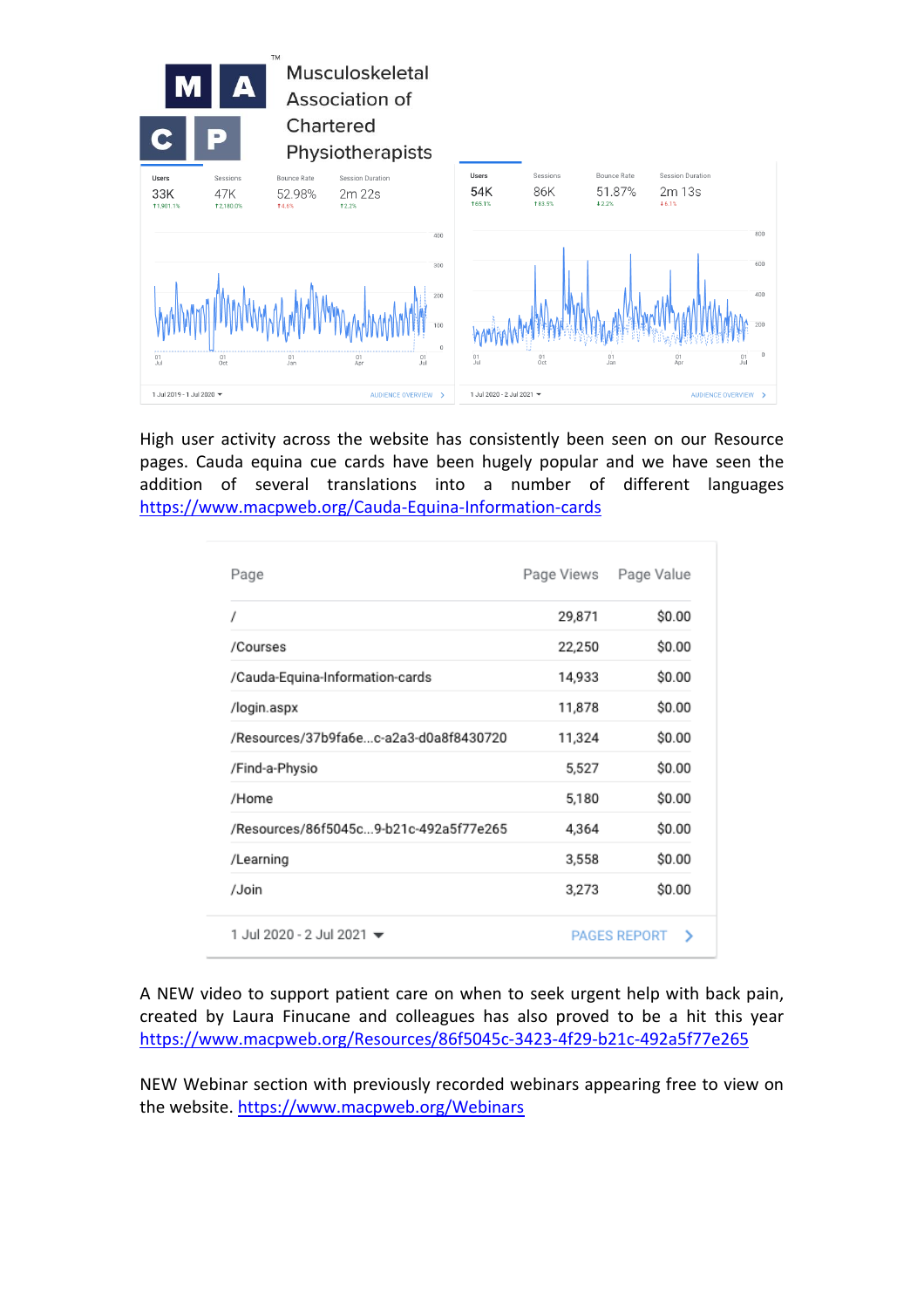

#### **New and updated webpages**

#### **Research- <https://www.macpweb.org/Research>**

These pages has been updated to reflect a review of the awards and bursaries and the many ways in which the MACP can support those in research or aspiring to gain experience within a research field.

**FCP/AP-** This section is currently under construction and due for release in the autumn. This reflects the MACP's commitment support those in advanced practice roles or FCP posts and how the MACP can provide an educational framework for those aspiring to these posts.

#### **CIG's - <https://www.macpweb.org/Clinical-Interest-Groups>**

We are pleased to welcome our first CIG to the MACP. This Rheumatology group will work collaboratively with the MACP to provide a platform for those clinicians with a specialist interest in Rheumatological Physiotherapy. The addition of the new webpage created in collaboration will continually update to support this delivery.

#### **New portfolio route to membership** - <https://www.macpweb.org/Portfolio-Route>

This new webpage has been created to support the launch of the MACP's portfolio routes to membership in addition to the newly formed accelerated route.

#### **Additional training for our part-time administrative staff on website developments.**

Our website and digital providers, Senior, have developed a training package for our employed administrative staff in upskilling website maintenance and development. This have allowed greater autonomy when updating the website and with the development of several new webpages.

#### **Progress against organisation's strategic aims**

#### **Virtual Platforms**

The MACP exec has secured Zoom as the preferred digital platform to support virtual meetings, online courses, reginal meetings and the AGM.

The integration of Zoom through our webpages has ensured that course bookings and the administrative workload required to support our successful online courses, has been more seamless. This was done to reflect the shift away from face-to-face meetings and courses during several national lockdowns during the pandemic, however its success and increased course uptake may see its continued use with a blend of both digital and face to face delivery in the future.